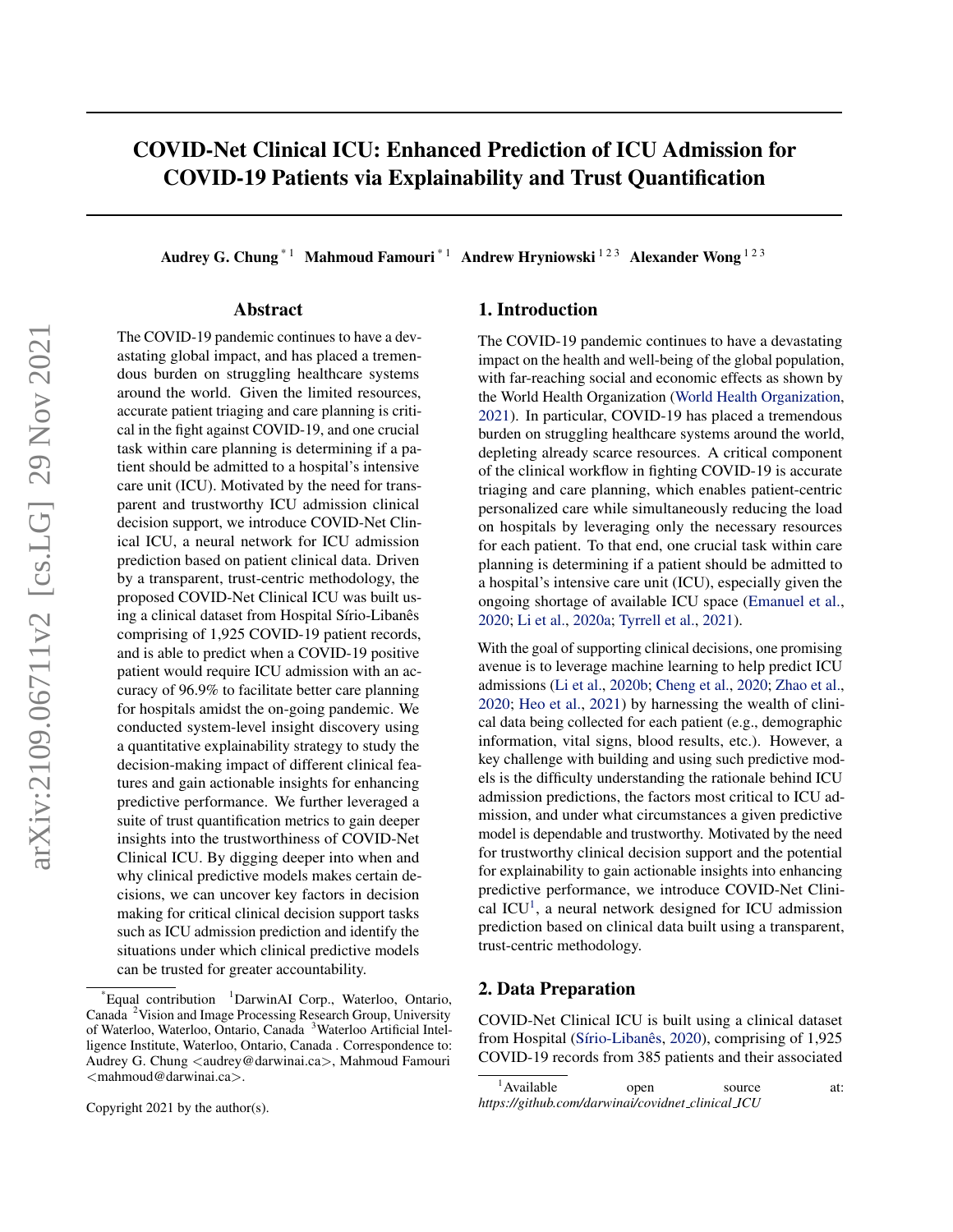

Figure 1. Overview of transparent, trust-centric design methodology for COVID-Net Clinical ICU.

demographic information (e.g., age and gender), information on previous diseases (e.g., hypertension, immunocompromised, etc.), blood results (e.g, platelets count, neutrophils count, etc.), and vital signs (e.g., body temperature, pulse rate, etc.) for a total of 228 clinical features. In this dataset, each patient record contains medical data at five different time cycles (i.e., 0-2, 2-4, 4-6, 6-12 and 12+ hours since hospital admission); as the patient can be admitted to the ICU at any time, only medical data prior to ICU admission was used to predict ICU admission and included in the training and testing sets. Patients who were admitted to the ICU at any time cycle were given a positive label, and patients with no record of ICU admission were given a negative label.

As typical of real-world data, the clinical dataset from Hospital Sírio-Libanês contains samples with missing values. As it is impossible to examine all patients at all time cycles, many patient records have missing blood results and vital signs. This is especially true for patients with stable vital signs who are examined less frequently. In this study, we fill in the missing values with the latest available values from the previous time cycles of the same patient. After generating the ICU admission labels and filling in missing values, the dataset was split into 70% training and 30% testing.

# 3. Neural Network Design Methodology

Based on the constructed training dataset, we built an initial neural network with a multi-layer fully-connected architecture. System-level insight discovery using a quantitative explainability strategy was then employed on the trained initial neural network to identify the clinical features exhibiting positive impact on the network's decision-making process. Leveraging these insights, a set of 178 clinical features was used to build the final COVID-Net Clinical ICU network. Figure [1](#page-0-0) shows an overview of the design methodology used in this study. Both the initial neural network and the proposed COVID-Net Clinical ICU neural network were trained using the Adam optimizer with a binary cross entropy loss function for a total of 1,000 epochs. Learning weight decay policy with initial value of 0.001 has been used in the training process. All construction, training, and evaluation was conducted using TensorFlow Keras.

It can be seen from Table [1](#page-2-0) that the final COVID-Net Clinical ICU network is able to predict when a COVID-19 positive patient would require ICU admission with an accuracy of 96.9% (noticeably higher than the initial neural network) while achieving lower architectural complexity at 10% fewer parameters. This illustrates the importance of leveraging actionable insights gained from explainability for enhancing predictive performance and enabling better care planning for hospitals amidst the on-going pandemic. The explainability methodology for system-level insight discovery as well as the trust quantification methodology leveraged in this study are detailed below.

### 3.1. System-level Insight Discovery via Explainability

To extract valuable insights into the decision-making process of the initial neural network, we conducted system-level insight discovery on COVID-Net Clinical ICU using a quantitative explainability strategy. In this study, we leverage the GSInquire method proposed by [\(Lin et al.,](#page-4-0) [2019\)](#page-4-0) as the explainability strategy of choice, which was shown to provide explainability insights that better reflect the decision-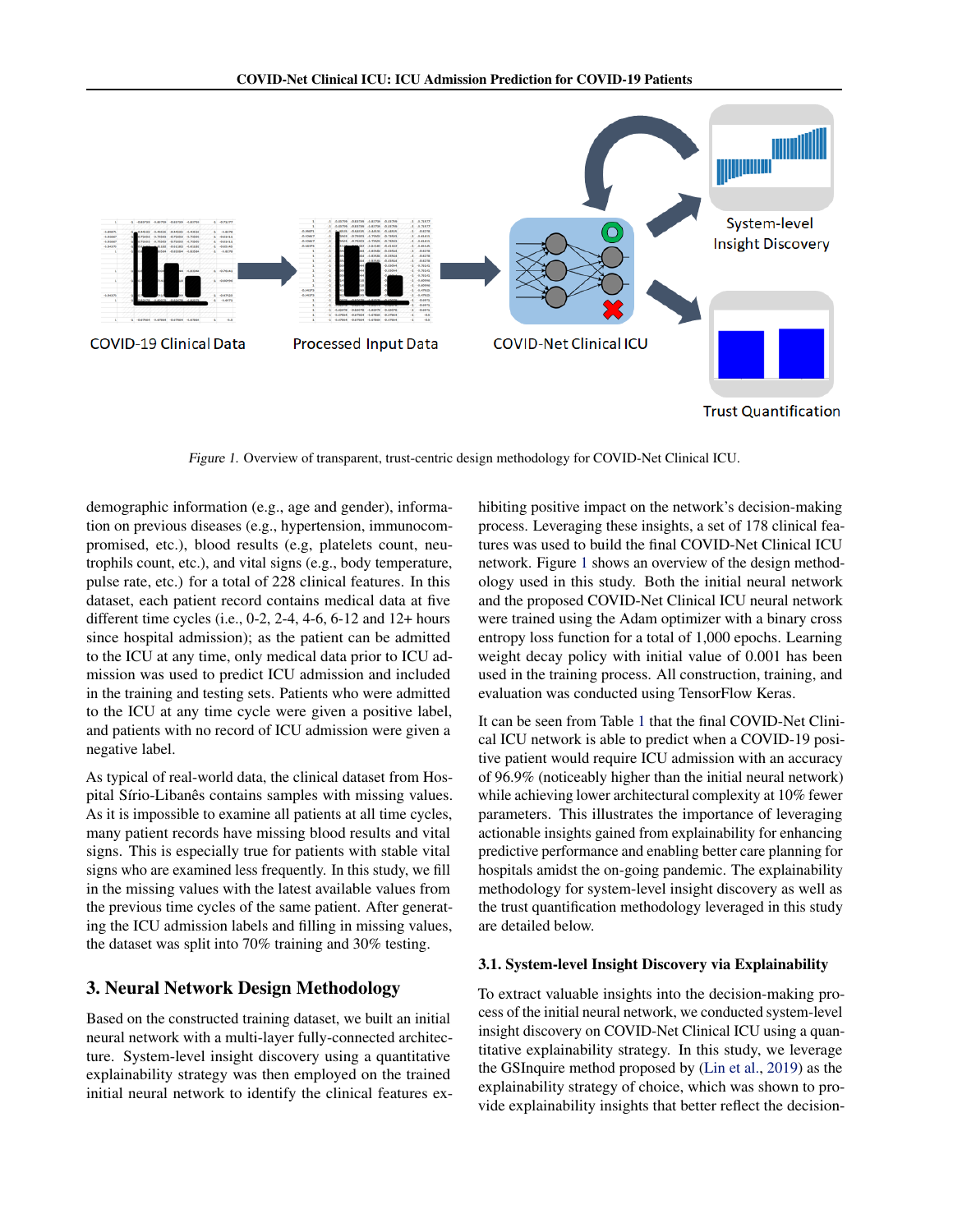|         | Architecture                    | <b>No. of Parameters</b> | Sensitivity   Specificity |       | <b>Accuracy</b> |
|---------|---------------------------------|--------------------------|---------------------------|-------|-----------------|
| Initial | $\vert$ 228 - 220 - 100 - 5 - 1 | 125.203                  | 91.3%                     | 98.2% | 95.7%           |
| Final   | 178 - 220 - 100 - 5 - 1         | 113.803                  | 94.0%                     | 98.5% | 96.9%           |

<span id="page-2-0"></span>



Figure 2. The 15 most important and the 15 least important clinical factors for ICU admission for the initial neural network across the clinical dataset from Hospital Sírio-Libanês.

making process of neural networks compared to other stateof-the-art explainability methods. More specifically, we leveraged GSInquire to gain valuable actionable insights by determining the quantitative impact of the 228 available clinical features on the ICU admission prediction of the initial neural network across the training dataset. As a result, we were able to build the final COVID-Net Clinical ICU neural network with enhanced predictive performance compared to the initial neural network by leveraging only clinical features identified to have positive impact on the decision-making process. Furthermore, such a system-level insight discovery process enables greater transparency into the decision-making behaviour of the neural network, and enables insights into what may be useful for better supporting clinical decisions.

Figure 2 shows the 15 most predictive (positive quantitative impact) and the 15 least predictive (negative quantitative impact) clinical factors used by the initial neural network for ICU admission. It can be observed that the most predictive factors for predicting whether a COVID-19 positive patient should be admitted to ICU are their median heart

rate, mean blood sodium level, and if they are immunocompromised, as they have very high quantitative impact on the predictive performance of the network. Conversely, it can be seen that the minimum blood D-dimer level, median partial thromboplastin time (TTPA), and the average lymphocyte (linfocitos) count are the least predictive clinical factors. These interesting insights highlight the importance of taking a system-level insight discovery strategy using a quantitative explainability approach to better understand what factors are most important for informing clinical decisions pertaining to ICU admission for COVID-19 patients.

Based on the system-level insight discovery process, a total of 50 clinical features with negative quantitative impact were identified. Excluding these negatively impacting clinical features led to a set of 178 clinical features from the Hospital Sírio-Libanês clinical dataset for building the final COVID-Net Clinical ICU network with enhanced predictive performance.

#### 3.2. Trust Quantification

To gain deeper insights into the trustworthiness of the neural network, we evaluate the final COVID-Net Clinical ICU network at different levels of granularity using a suite of interpretable trust quantification metrics [\(Wong et al.,](#page-4-0) [2020b;a;](#page-4-0) [Hryniowski et al.,](#page-3-0) [2020\)](#page-3-0), as shown in Figure [3.](#page-3-0) In particular, we take a closer look at the demographic trust spectrum to identify potential bias and gaps in fairness. While no model is perfect, understanding these gaps in fairness enables us to improve the overall performance and consistency of the model, as well as revealing when and where a neural network is dependable and providing trustworthy predictions.

It can be observed that the final COVID-Net Clinical ICU network generally behaves in a fair manner when making predictions across different demographics. The disparity in trustworthiness for patients over the age of 65 and patients aged 65 and under is minimal (i.e., 0.7107 vs. 0.7078) and, on the whole, the network is relatively fair when it comes to the trustworthiness of predictions made for both age demographic groups. More interesting, it can be observed that the neural network provides similarly trustworthy predictions for female and male patients (i.e., 0.7088 vs. 0.7150). This is particularly compelling given the fact that the neural network still behaves fairly for both male and female patients despite there being a notably higher number of male patients in the dataset compared to female patients (1,215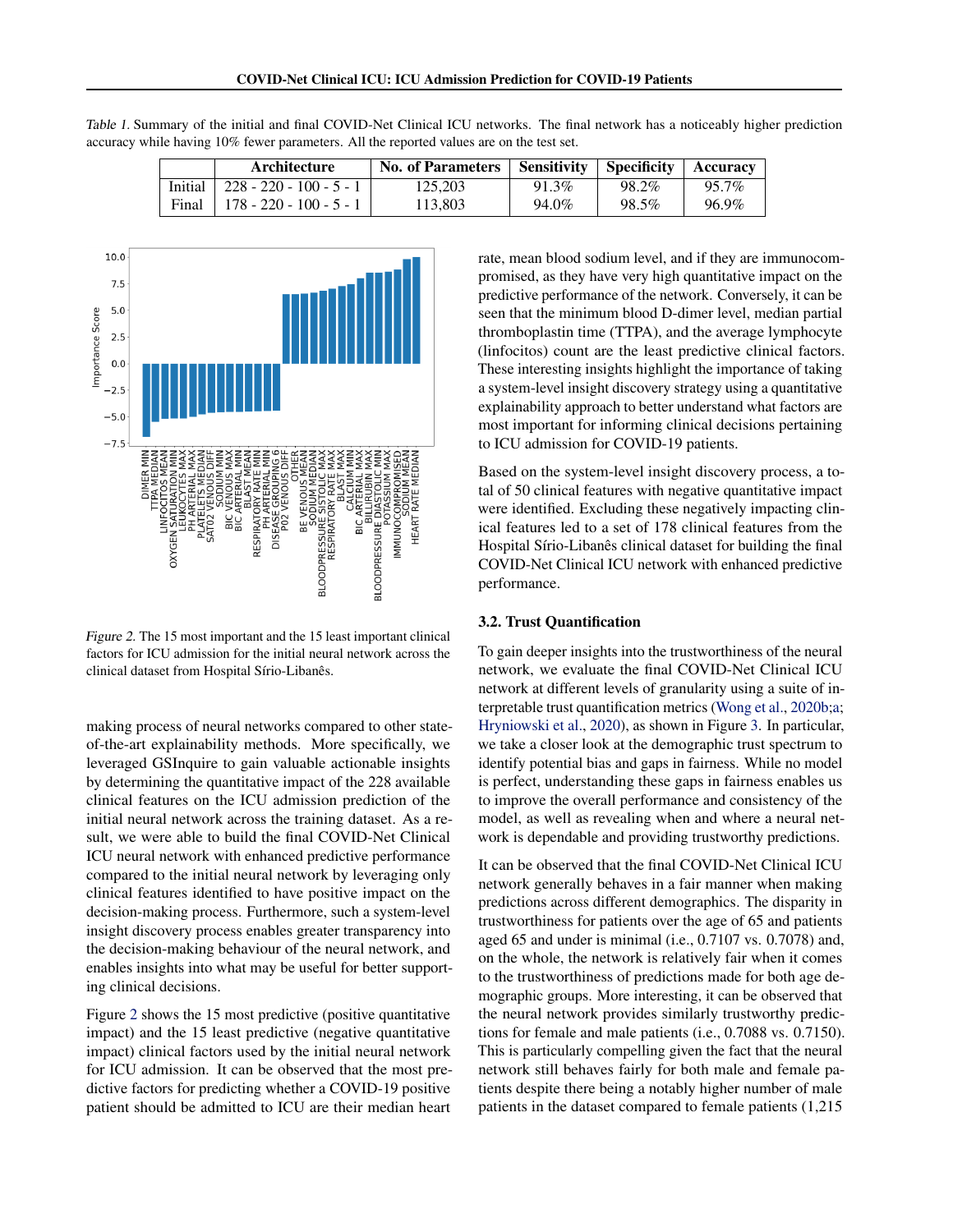<span id="page-3-0"></span>

Figure 3. The demographic trust spectra for gender and age. The neural network generally behaves in a fair manner for both gender and age demographics. In particular, the network produces similarly trustworthy predictions for both male and female patients despite notably greater number of male patients compared to female patients in the clinical dataset.

male vs. 710 female). This insight into the fairness of the final COVID-Net Clinical ICU network brings to light that the overall balance in the quantity of cases across demographic groups may not paint a complete picture in the resulting decision-making behaviour of neural networks that are built using the dataset. Furthermore, the trust quantification process can be a powerful tool for improved trustworthiness and fairness if trust gaps are indeed identified.

### 4. Conclusion

In this study, we presented COVID-Net Clinical ICU, a neural network for ICU admission prediction based on patient clinical data. Driven by a transparent, trust-centric methodology, the COVID-Net Clinical ICU network is able to predict when a COVID-19 positive patient would require ICU admission with a sensitivity of 94.0%, a specificity of 98.5%, and an overall accuracy of 96.9%. We conducted system-level insight discovery on COVID-Net Clinical ICU via a quantitative explainability strategy to gain actionable insights for enhancing predictive performance, and leveraged a suite of trust quantification metrics to identify potential bias, gaps in fairness, and gain deeper insights into the trustworthiness of COVID-Net Clinical ICU. We hope that the public release of COVID-Net Clinical ICU can motivate and enable researchers, clinical scientists, and citizen scientists to accelerate progress in the field of AI for supporting the fight against the pandemic. Future work includes exploring the use of this transparent, trust-driven strategy when building neural networks for other important clinical decision support tasks such as mortality prediction, treatment recommendation, and outbreak prediction. Furthermore, it would also be interesting to explore decision-level insight discovery to further investigate and gain deeper insights into the decision-making process of COVID-Net Clinical ICU.

### References

- Cheng, F.-Y., Joshi, H., Tandon, P., Freeman, R., Reich, D. L., Mazumdar, M., Kohli-Seth, R., Levin, M., Timsina, P., and Kia, A. Using machine learning to predict icu transfer in hospitalized covid-19 patients. *Journal of clinical medicine*, 9(6):1668, 2020.
- Emanuel, E. J., Persad, G., Upshur, R., Thome, B., Parker, M., Glickman, A., Zhang, C., Boyle, C., Smith, M., and Phillips, J. P. Fair allocation of scarce medical resources in the time of covid-19, 2020.
- Heo, J., Han, D., Kim, H.-J., Kim, D., Lee, Y.-K., Lim, D., Hong, S. O., Park, M.-J., Ha, B., and Seog, W. Prediction of patients requiring intensive care for covid-19: development and validation of an integer-based score using data from centers for disease control and prevention of south korea. *Journal of intensive care*, 9(1):1–9, 2021.
- Hryniowski, A., Wang, X. Y., and Wong, A. Where does trust break down? a quantitative trust analysis of deep neural networks via trust matrix and conditional trust densities. *arXiv preprint arXiv:2009.14701*, 2020.
- Li, R., Rivers, C., Tan, Q., Murray, M. B., Toner, E., and Lipsitch, M. The demand for inpatient and icu beds for covid-19 in the us: lessons from chinese cities. *MedRxiv*, 2020a.